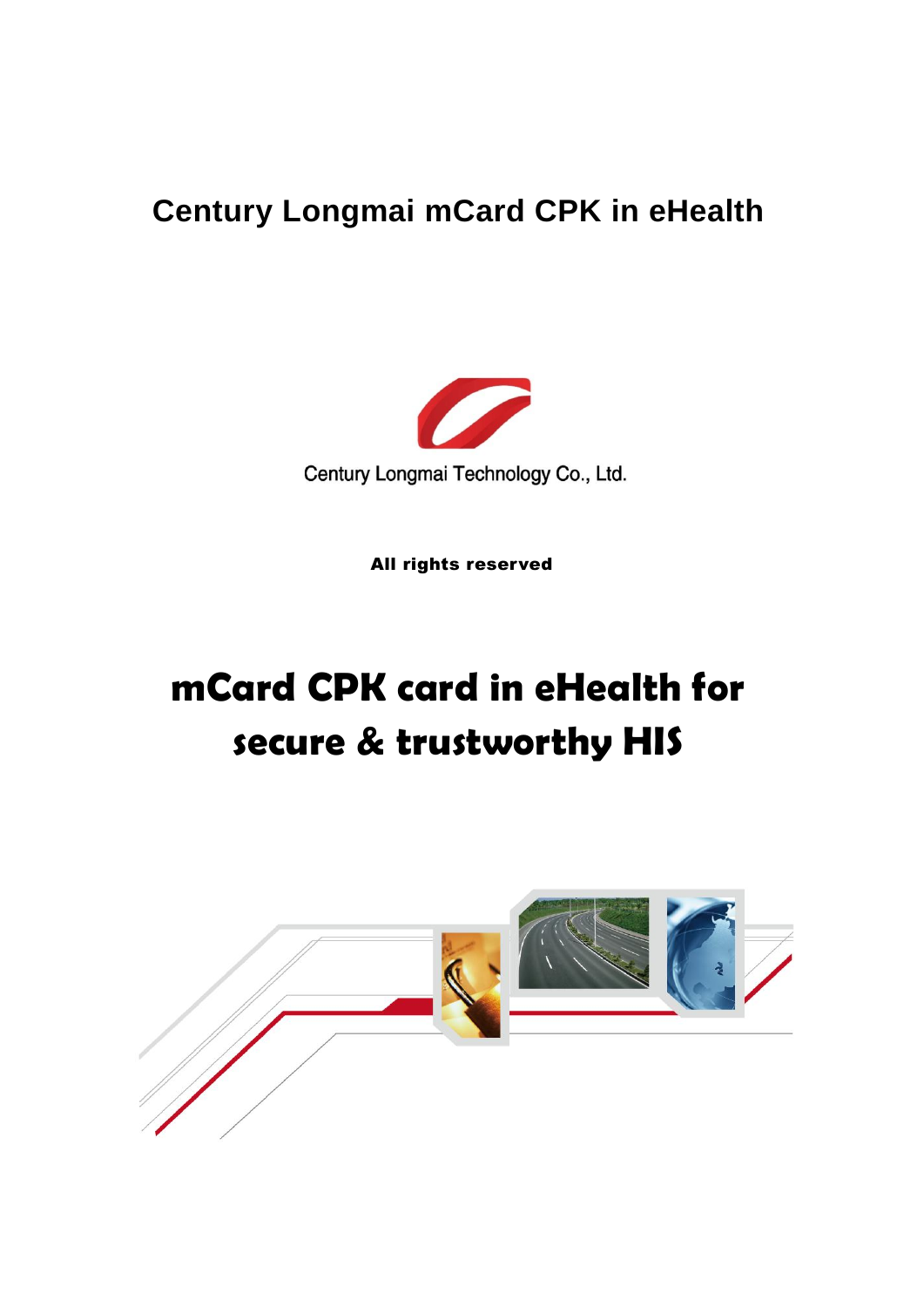

# **Background**

Today, many countries have mandated the use of electronic medical records (EMR) to make personal health data easily available to medical staff and improve convenience. With this rapid development of Information and technology, HIS (Hospital Information System) is becoming one important branch of new medical informatics. Adopting new technology applications using computers, internet, and other communication devices - to collect, store, process, extract and exchange medical information within the Hospital authentication system are is widely applied in many hospitals worldwide.

#### *eHealth Care Facts*

Healthcare is an industry that deals with extremely personal information. Meanwhile as doctors work to provide better care, IT security professionals working in the healthcare industry need to prescribe the right solution to ensure that health records are healthy, secure and can only accessed by those whose identity can be verified through two or more factors of authentication.

*The World Health Organization (WHO) forecasts the ageing of the world's population in developing and developed countries to reach 2 billion by 2050.* We innovate along your business to help you prepare to securely identifying patients and physicians while delivering technological advances in HealthCare for the young and ageing populations. The quicker you take action, the better chance for a significant social and economic return for the whole community.

# **Requirement analysis**

We all know that the importance of digital security becomes even more extreme when storing or accessing patients' records. The medical information of patients is highly private, and hospital or medical institutions are responsible for all relative private information. With connected portable devices becoming common globally, the need to lock down access to portable devices using strong authentication is no longer an extra security measure – it is mandatory! However, the existing challenge is that data in modern healthcare (eHealthcare) is typically not well-protected giving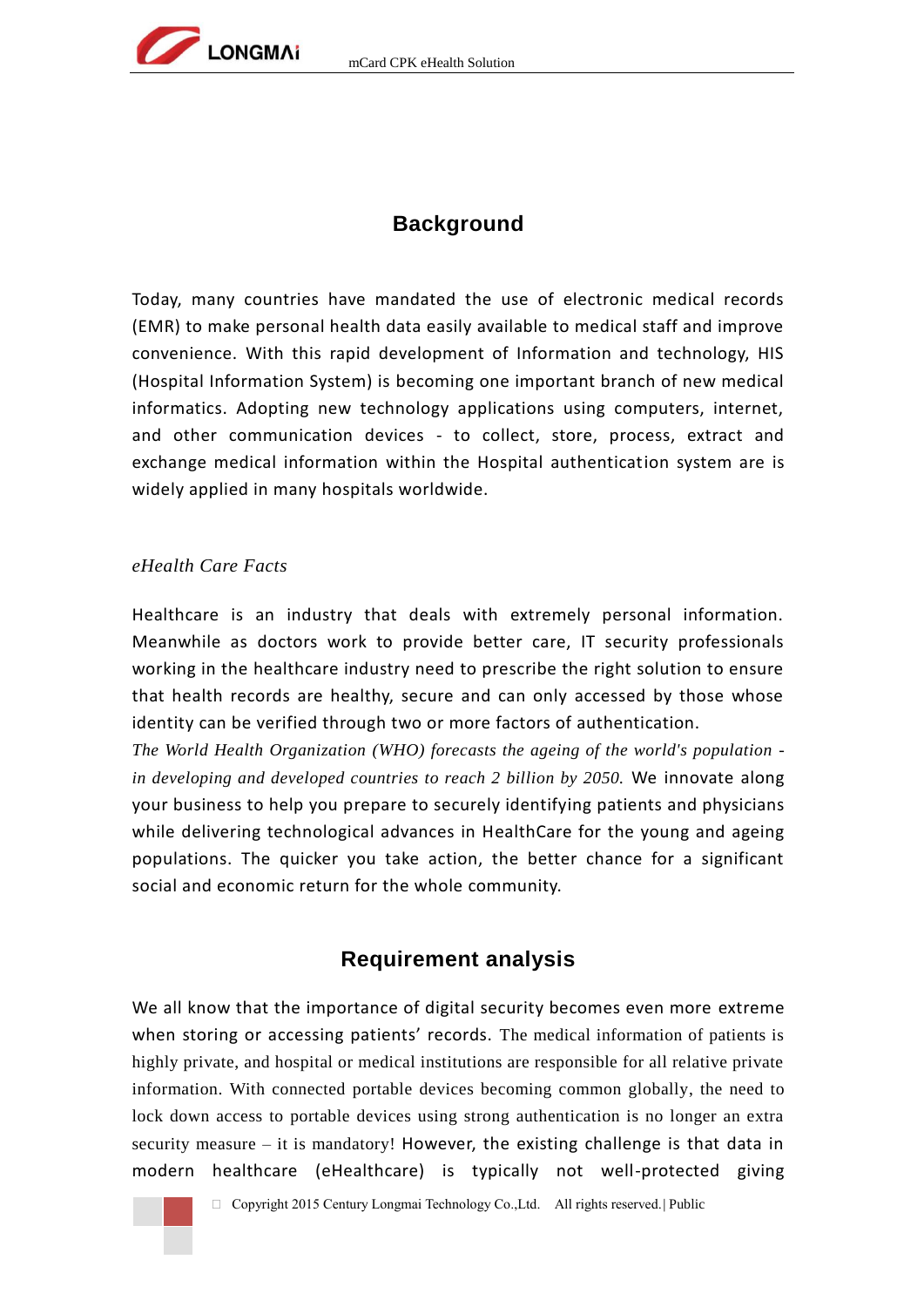

cyber-thieves access to sensitive information.

## *Identifying and authenticating individual users*

Establishing a person's identity is crucial as a foundation for any security system. Users of a given computing system are granted privileges to read, write, and update records. In a health system, authorized staff can issue requests, referrals, and orders for services, thereby committing funds and initiating processes that can profoundly affect the lives of their patients. Some systems may restrict certain transactions and functions to certain classes of users. It is here that the special properties of our mCard CPK card are invaluable, since the card can directly check that the PIN is correct. Of course, it would still be possible for people to deliberately breach their own security by giving their card and PIN to someone else, but it is otherwise extremely difficult for a third party to breach a security system based on smart cards.

# **Longmai mCard CPK Solution**

Utilizing the flappable smart card-chip based USB token, the mCard CPK can also carry data, such as personal details enabling for convenience to end-users.

### *How can we make sure of no information leakage in HIS?*

As more physicians and hospitals adopt electronic health records and use of the Health Information management System (HIS), Century Longmai delivers mCard CPK - a strong authentication as a way of providing high assurance of identity in access control. It combines two-factor authentication PKI technology with MIFARE card functions. Its design follows the concept of "All in One Card solves all your problems".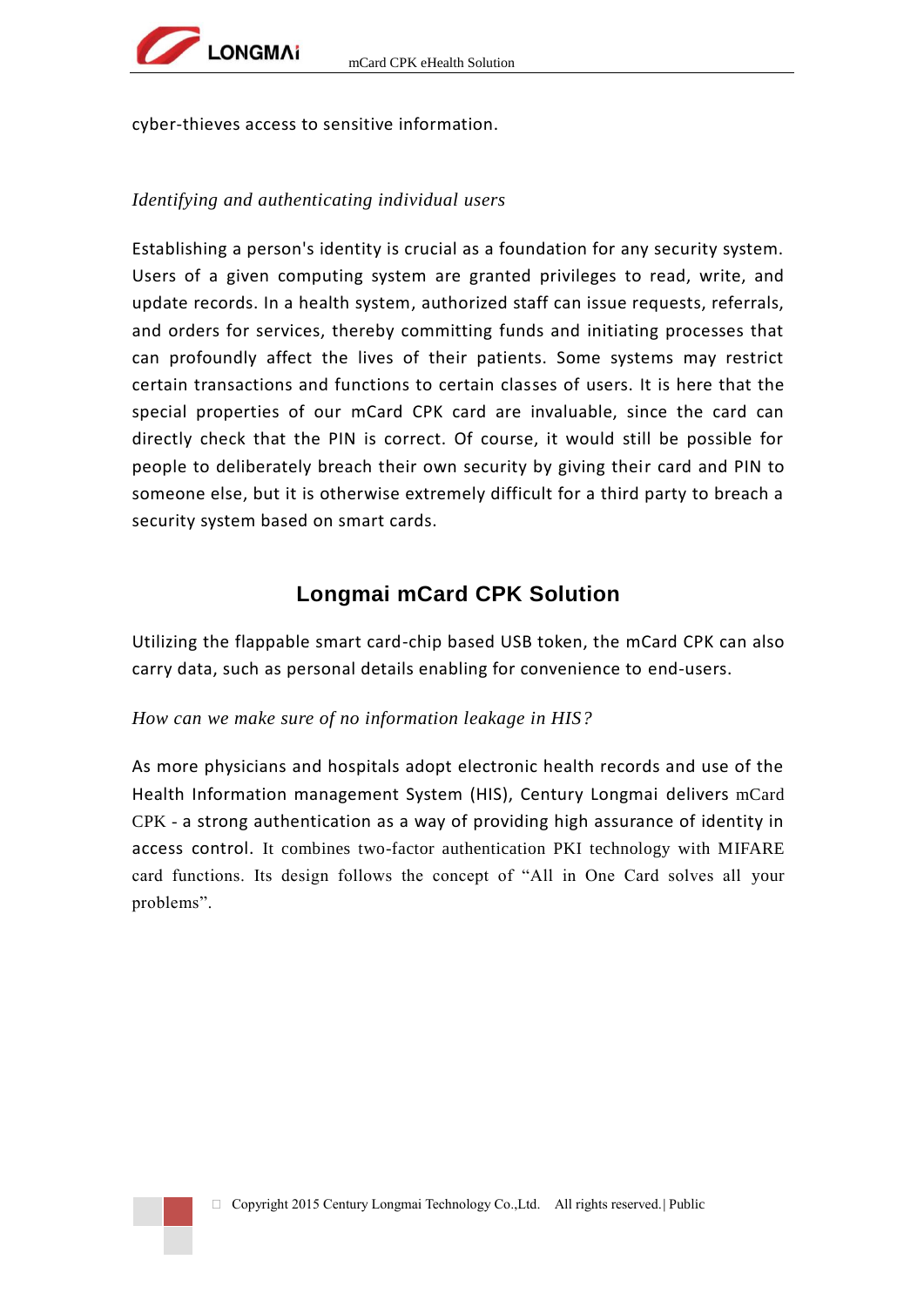

# **Design objectives and Benefits**



mCard CPK solution combines two-factor authentication (2FA) PKI token functions with MIFARE card functions, and this make it one powerful function portable product. With just one contactless, IT departments can lock down to sensitive areas with an easy to deploy, compatible and cost- effective & strong authentication solution while meeting all (but not limited) these requirements:

- Keeping security of all important medical data
- Simplifying the working environment of hospitals
- Wide Range of other access control application
- Applicable in all hospitals worldwide

### *Solution Benefits*

- $\checkmark$  Ensuring confidentiality of stored data (medical records)
- $\checkmark$  Identifying and authenticating individual users
- $\checkmark$  Securing data and communications
- $\checkmark$  Storage space for personal data
- $\checkmark$  Security, confidentiality, and validity of medical data
- $\checkmark$  System Security and Data Integrity
- $\checkmark$  The rapid increase in medical information requires new methods of accessing and organizing data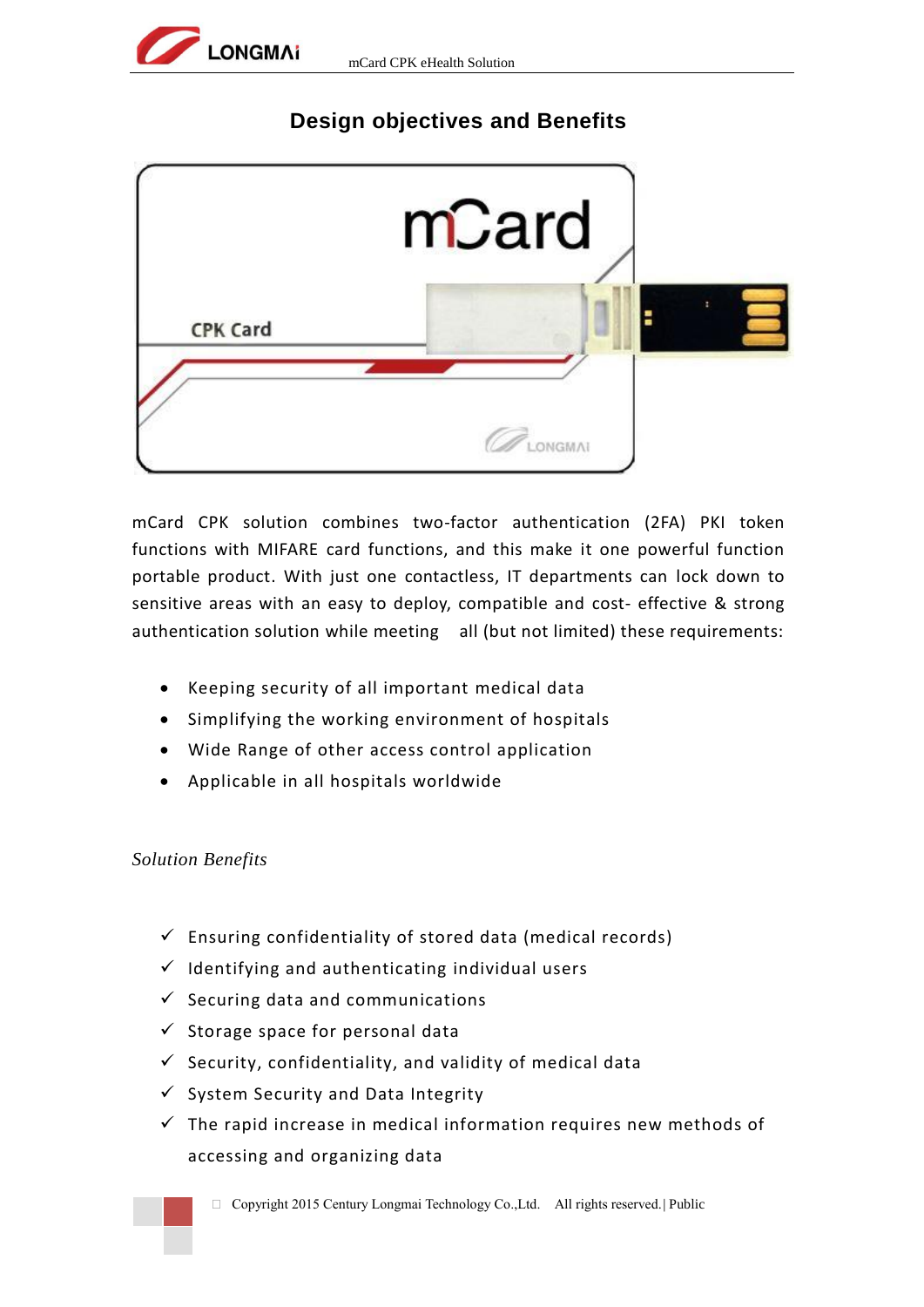- $\checkmark$  The technologies of the world wide web are increasingly being used to manage information within organizations
- $\checkmark$  Web sites can be rapidly set up to display text, images, and even video clips
- $\checkmark$  Diagnosis programs linked to web sites can be effectively integrated into clinical settings
- $\checkmark$  Web technologies provide open standards for developing comprehensive medical information systems

### *GET STARTED*

Solutions dedicated to your market…

**LONGMAi** 

To learn more on how the unique features of mCard CPK offers strong security, differential access to data and definitive auditing in eHealth, please request for access for [Technical Paper](http://lm-infosec.com/contact/) or [contact our sales](http://lm-infosec.com/contact/) directly.

Learn more about how to integrate our secure and robust access control and smart card chip based solution in your industry. For more information about mCard CPK card, visit<http://lm-infosec.com/products/mcard/>

### *Conclusion*

Century Longmai views contactless and smartcard-based authentication as a key component of PKI deployment. Smart cards based products enhance software-only solutions and are a point of convergence for public key certificates and associated keys. We believe there is no reason why any card should be limited to just one function, with mCard CPK people's identities to be authenticated and communications be secured thus delivering strong security, differential access to data, and definitive audit trails especially in healthcare communications. We see mCard CPK card already playing a pivotal part in contactless and authentication development market in China particularly in healthcare and connected campus institutions.